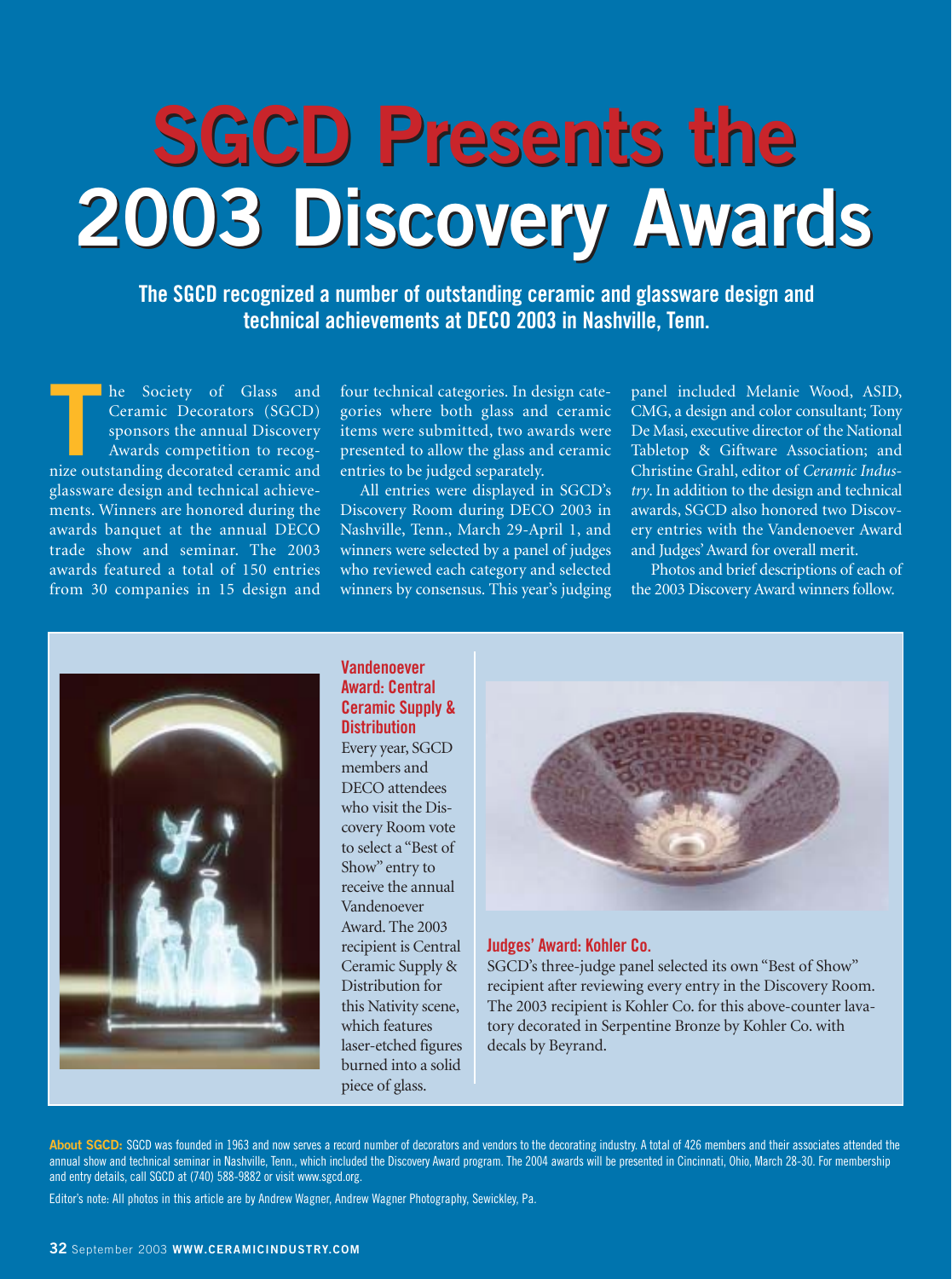# **Discovery Awards for Excellence in Design**



**Glass Food Containers:**  *Heinrich Ceramic Decal* Maple syrup jug by Catamount Glass with decals by Heinrich Ceramic Decal.

**Promotional Products and Premiums, Glass:**  *Custom Deco* Screen-printed Samuel Adams tumbler.





**Beverage Containers, Glass:**  *Décor America* Sculpted "Ice" vodka bottle by Liquid International Premium Spirits with decals by F.X. Leipold.

## **Promotional Products and Premiums, Ceramic:**  *The Homer Laughlin China Co.* Salesmen showroom plate.





**Cosmetic Containers, Glass:** *Quest Industries* "Mambo" Claiborne for Men cologne spray bottle.

**Novelties & Souvenirs, Glass:**  *Custom Deco* Screen-printed Hawaii souvenir tumbler.





**Vases, Votives, Glass:**  *Fenton Art Glass* Sandcarved column vase by Judith Kay Spindler.

## **Novelties & Souvenirs, Ceramic:**

*East Palestine China Co*. Charger plate and covered box, commemorative limited edition.





**Commercial Architectural, Ceramic:**  *Kohler Co.* Above-counter lavatory deco-

rated in Serpentine Bronze by Kohler Co. with decals by

Beyrand.

**Glass Collectibles:**  *Custom Deco* Screen-printed commemorative Playboy beer bottle.

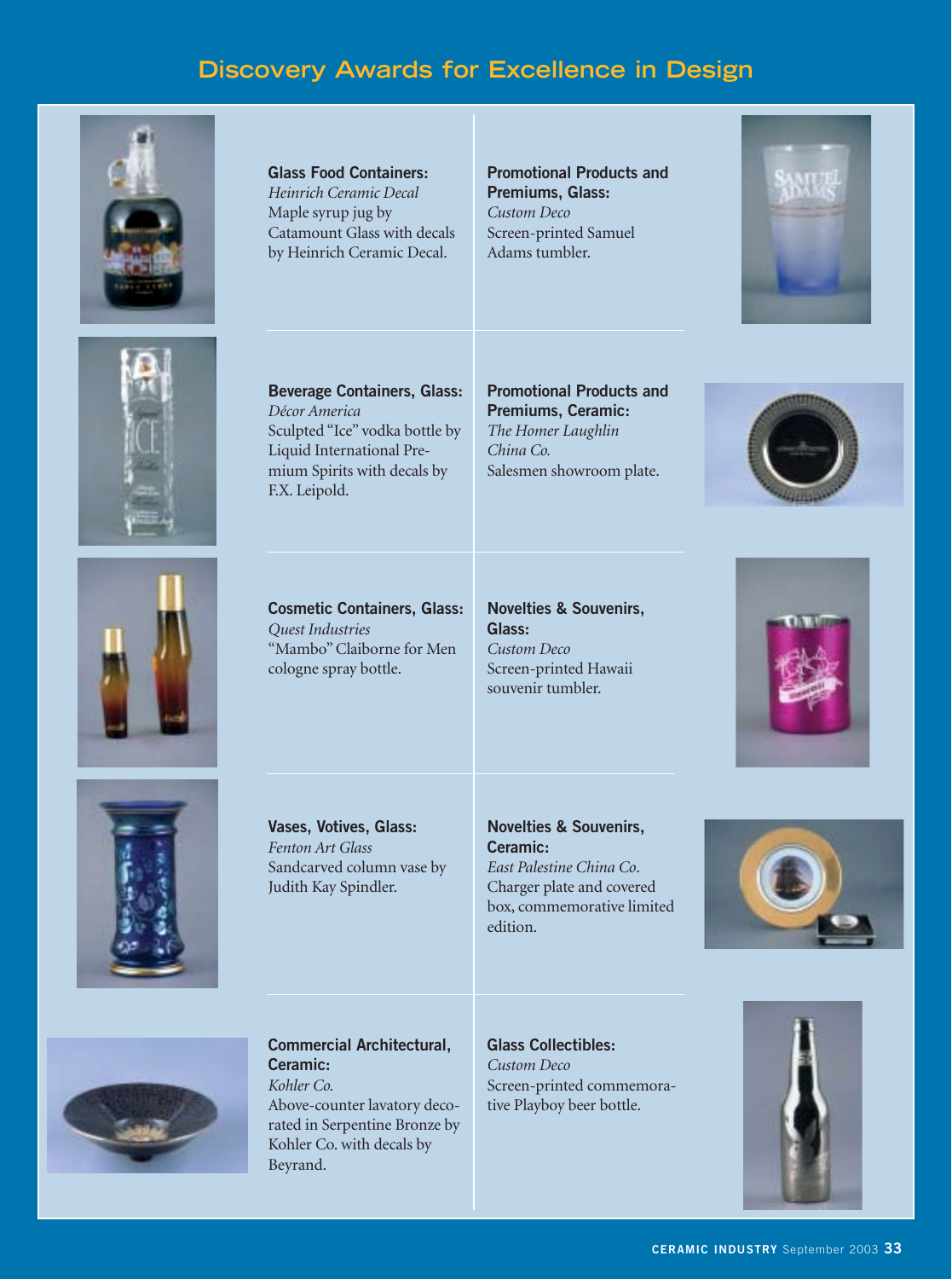# **Discovery Awards for Excellence in Design**



**Ceramic Collectibles:**  *Décor America* Eleanor figurine on bone china by Royal Worcester with decals by F.X. Leipold.

**Innovation, Glass:**  *Custom Deco* Screen-printed flame design on custom tumbler.





**Glass Artware:**  *Lyre Art* Cobalt vase hand-painted by Martha Reynolds using iridescent polymer paints in an aquatic motif.

**Innovation, Ceramic:**  *Heinrich Ceramic Decal* Ceramic faucet by Kohler with decals by Heinrich Ceramic Decal.





**Ceramic Artware:**  *Décor America* President George Bush Bowl by Lenox China with decals by F.X. Leipold.

**Casual Tableware, Glass:** *Libbey* Screen-printed festive flute collection.





**Lighting Ware, Glass:**  *Fenton Art Glass Co.* Reverse painted lamp.

**Casual Tableware, Ceramic:**

*Heinrich Ceramic Decal* Casual five-piece place setting in a reproduction of an antique dinnerware pattern by East Palestine China with decals by Heinrich Ceramic Decal.





**Lighting Ware, Ceramic:**

*Commercial Decal of Ohio, Inc.* Lithophane lamp with sevencolor silkscreen printed in reverse by Schmidt-Failing, Inc., as well as decals by Commercial Decal of Ohio, Inc.

**Formal Tableware, Ceramic:**

*Lenox China* Colonial Tradewind pattern by Lenox China with waterslide decals by Kuhnackl.